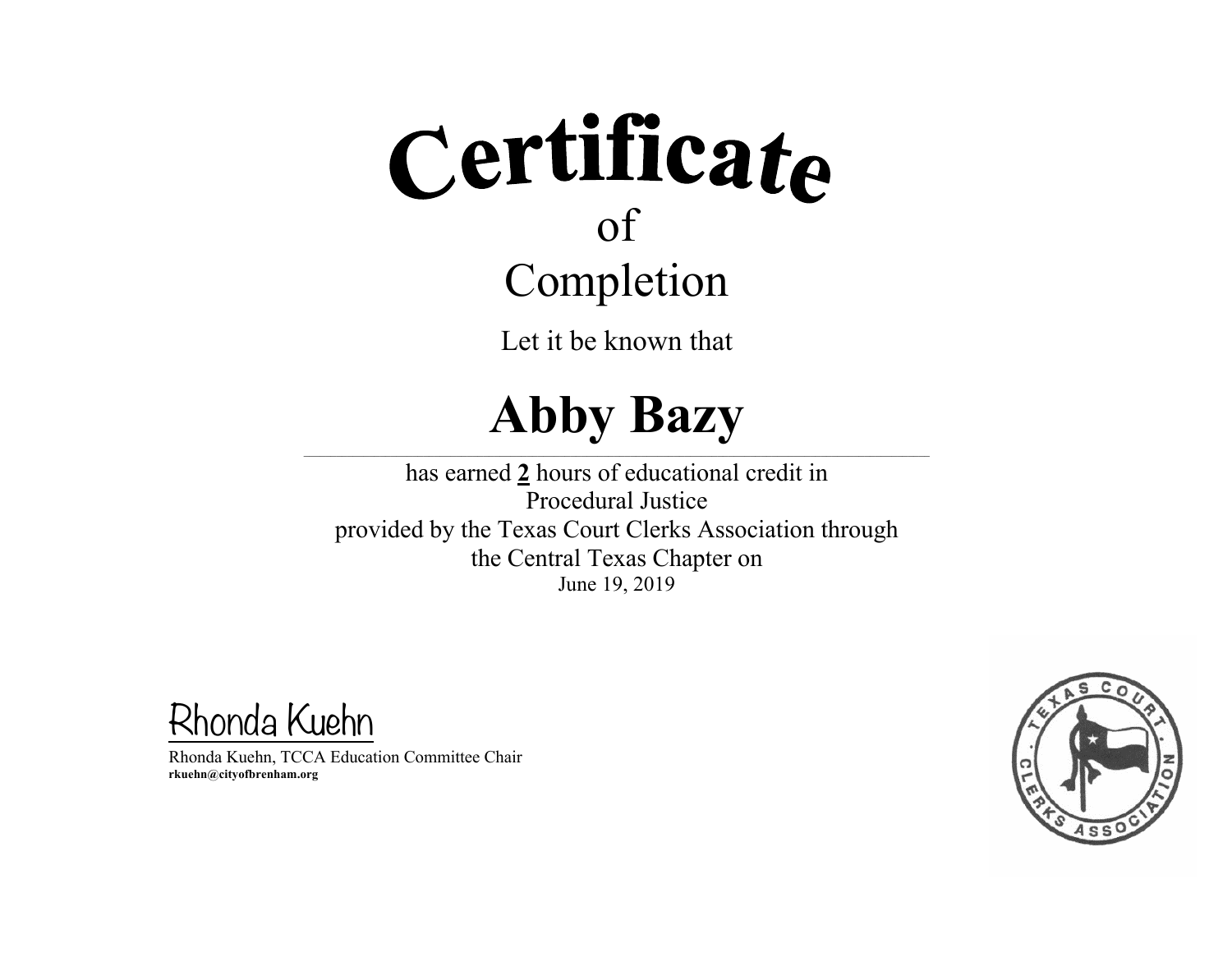Let it be known that

#### **Sofia Nickerson**

 $\mathcal{L} = \{ \mathcal{L} = \{ \mathcal{L} = \{ \mathcal{L} = \{ \mathcal{L} = \{ \mathcal{L} = \{ \mathcal{L} = \{ \mathcal{L} = \{ \mathcal{L} = \{ \mathcal{L} = \{ \mathcal{L} = \{ \mathcal{L} = \{ \mathcal{L} = \{ \mathcal{L} = \{ \mathcal{L} = \{ \mathcal{L} = \{ \mathcal{L} = \{ \mathcal{L} = \{ \mathcal{L} = \{ \mathcal{L} = \{ \mathcal{L} = \{ \mathcal{L} = \{ \mathcal{L} = \{ \mathcal{L} = \{ \mathcal{$ 

has earned **`** hours of educational credit in Procedural Justice provided by the Texas Court Clerks Association through the Central Texas Chapter on June 19, 2019

Rhonda Kuehn

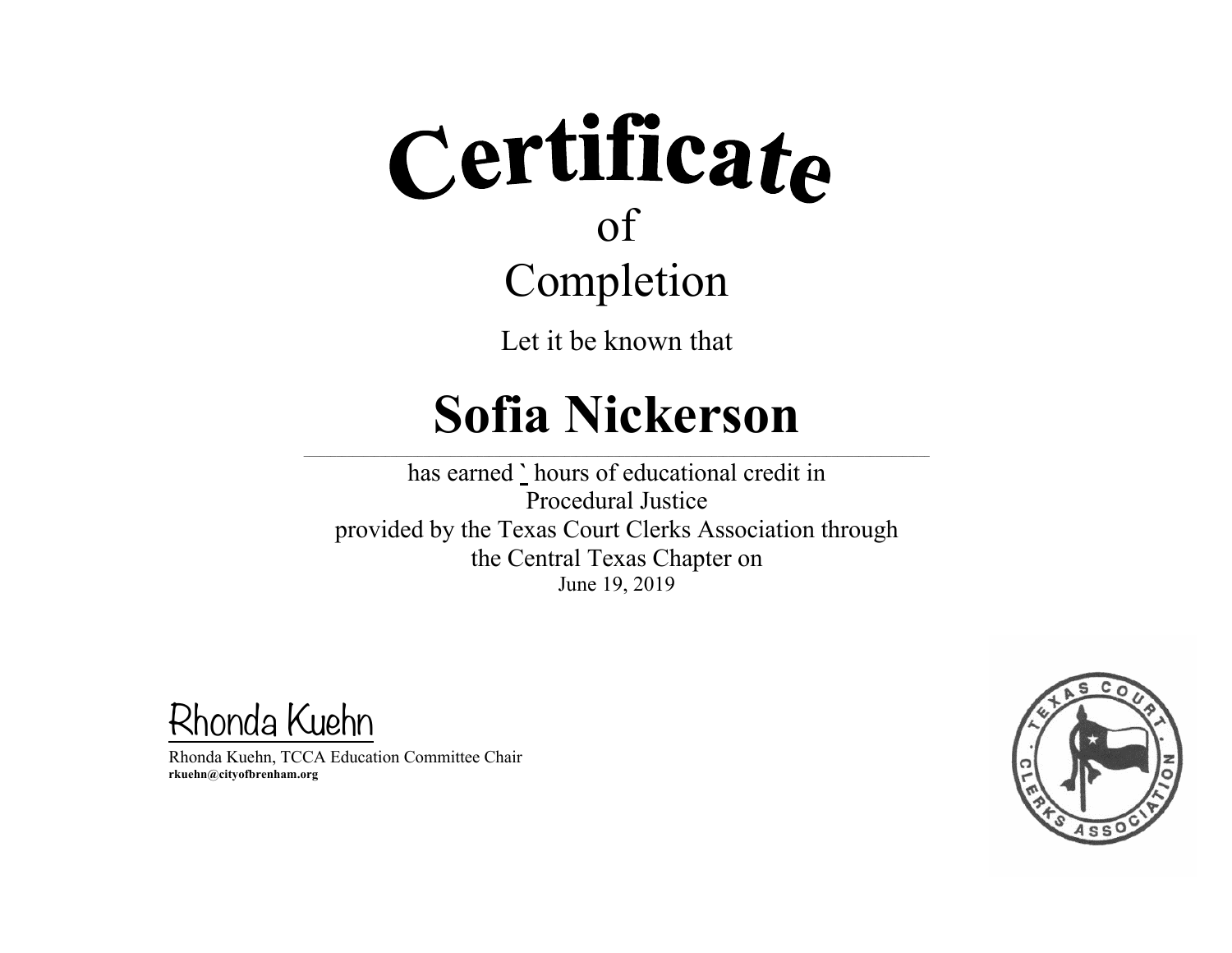Let it be known that

#### **Sarah Pierce**

 $\mathcal{L} = \{ \mathcal{L} = \{ \mathcal{L} = \{ \mathcal{L} = \{ \mathcal{L} = \{ \mathcal{L} = \{ \mathcal{L} = \{ \mathcal{L} = \{ \mathcal{L} = \{ \mathcal{L} = \{ \mathcal{L} = \{ \mathcal{L} = \{ \mathcal{L} = \{ \mathcal{L} = \{ \mathcal{L} = \{ \mathcal{L} = \{ \mathcal{L} = \{ \mathcal{L} = \{ \mathcal{L} = \{ \mathcal{L} = \{ \mathcal{L} = \{ \mathcal{L} = \{ \mathcal{L} = \{ \mathcal{L} = \{ \mathcal{$ 

has earned **2** hours of educational credit in Procedural Justice provided by the Texas Court Clerks Association through the Central Texas Chapter on June 19, 2019

Rhonda Kuehn

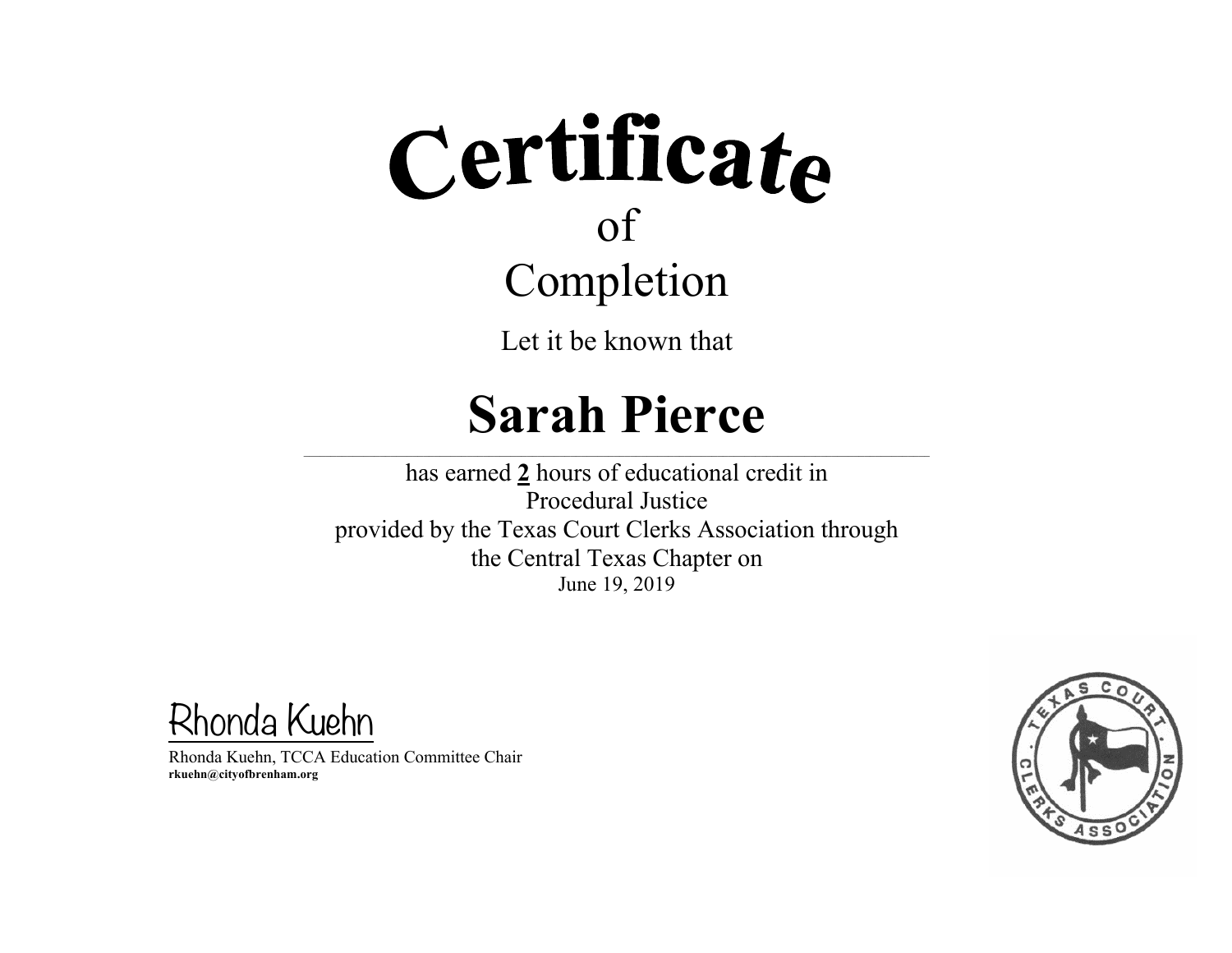Let it be known that

### **Leticia Rico**

 $\mathcal{L} = \{ \mathcal{L} = \{ \mathcal{L} = \{ \mathcal{L} = \{ \mathcal{L} = \{ \mathcal{L} = \{ \mathcal{L} = \{ \mathcal{L} = \{ \mathcal{L} = \{ \mathcal{L} = \{ \mathcal{L} = \{ \mathcal{L} = \{ \mathcal{L} = \{ \mathcal{L} = \{ \mathcal{L} = \{ \mathcal{L} = \{ \mathcal{L} = \{ \mathcal{L} = \{ \mathcal{L} = \{ \mathcal{L} = \{ \mathcal{L} = \{ \mathcal{L} = \{ \mathcal{L} = \{ \mathcal{L} = \{ \mathcal{$ 

has earned **2** hours of educational credit in Procedural Justice provided by the Texas Court Clerks Association through the Central Texas Chapter on June 19, 2019

Rhonda Kuehn

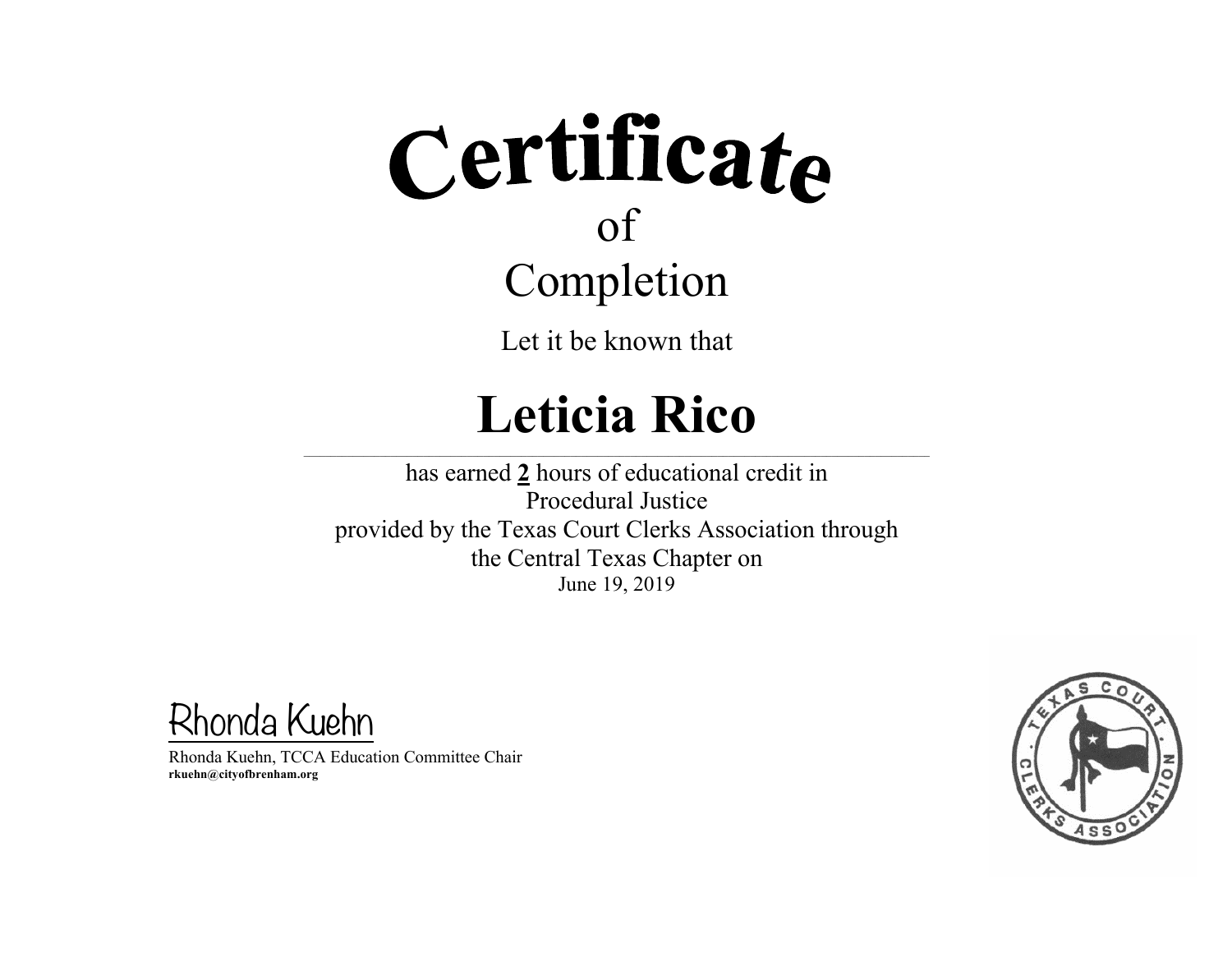Let it be known that

#### **Cindy Sosa**

 $\mathcal{L} = \{ \mathcal{L} = \{ \mathcal{L} = \{ \mathcal{L} = \{ \mathcal{L} = \{ \mathcal{L} = \{ \mathcal{L} = \{ \mathcal{L} = \{ \mathcal{L} = \{ \mathcal{L} = \{ \mathcal{L} = \{ \mathcal{L} = \{ \mathcal{L} = \{ \mathcal{L} = \{ \mathcal{L} = \{ \mathcal{L} = \{ \mathcal{L} = \{ \mathcal{L} = \{ \mathcal{L} = \{ \mathcal{L} = \{ \mathcal{L} = \{ \mathcal{L} = \{ \mathcal{L} = \{ \mathcal{L} = \{ \mathcal{$ 

has earned **2** hours of educational credit in Procedural Justice provided by the Texas Court Clerks Association through the Central Texas Chapter on June 19, 2019

Rhonda Kuehn